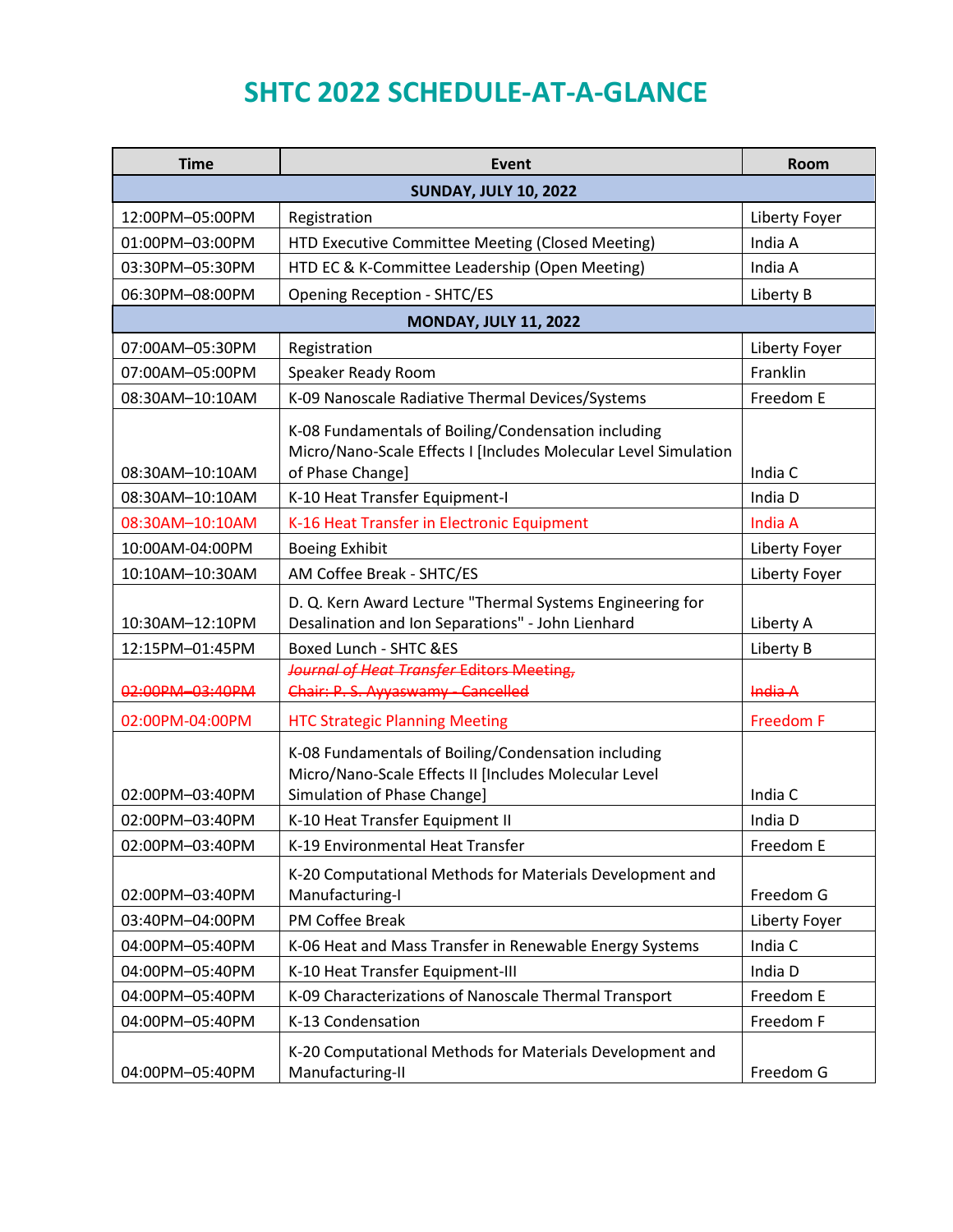| <b>Time</b>                   | Event                                                                                                                        | <b>Room</b>      |  |
|-------------------------------|------------------------------------------------------------------------------------------------------------------------------|------------------|--|
| <b>TUESDAY, JULY 12, 2022</b> |                                                                                                                              |                  |  |
| 07:00PM-05:30PM               | Registration                                                                                                                 | Liberty Foyer    |  |
| 07:00AM-05:00PM               | Speaker Ready Room                                                                                                           | Franklin         |  |
| 08:30AM-10:10AM               | K-06 Thermal Storage in Energy Systems                                                                                       | India C          |  |
| 08:30AM-10:10AM               | K-13 Evaporation/Boiling - I                                                                                                 | Freedom F        |  |
| 08:30AM-10:10AM               | K-09 First-Principles Prediction of Phonon and Electron Thermal<br>Transport-I                                               | Freedom E        |  |
| 08:30AM-10:10AM               | K-07 Thermophysical Properties                                                                                               | India D          |  |
| 08:30AM-10:10AM               | K-20 Heat Transfer Enhancement                                                                                               | Freedom G        |  |
| 10:00AM-04:00PM               | <b>Boeing Exhibit</b>                                                                                                        | Liberty Foyer    |  |
| 10:10AM-10:30AM               | AM Coffee Break - SHTC/ES                                                                                                    | Liberty Foyer    |  |
| 10:30AM-12:10PM               | Max Jakob Memorial Lecture "Interaction of Turbulence,<br>Chemistry and Radiation In Combustion Systems" - Michael<br>Modest | Liberty A        |  |
| 12:15PM-01:45PM               | Awards Luncheon - SHTC                                                                                                       | Liberty B        |  |
| 02:00PM-03:40PM               | Keynote "Nanowarming for Regenerative Medicine" - John<br><b>Bischof</b>                                                     | Liberty A        |  |
| 03:40PM-04:00PM               | PM Coffee Break                                                                                                              | Liberty Foyer    |  |
| 04:00PM-05:40PM               | K-20 Applications of CHT                                                                                                     | Freedom G        |  |
| 04:00PM-05:40PM               | K-18 Heat Transfer under Extreme Conditions                                                                                  | India D          |  |
| 04:00PM-05:40PM               | K-06 Heat and Mass Transfer in Heating, Cooling, and Power<br>Systems                                                        | India C          |  |
| 04:00PM-05:40PM               | K-13 Evaporation/Boiling-II                                                                                                  | Freedom F        |  |
| 04:00PM-06:00PM               | K-19 - Environmental Heat Transfer Committee Meeting<br><b>Chair: Kashif Nawaz</b>                                           | India A          |  |
| 06:00PM-08:00PM               | K-8 - Theory & Fundamental Research Committee Meeting<br><b>Chair: Diana Borca-Tascuic</b>                                   | <b>Freedom F</b> |  |
| 06:00PM-08:00PM               | K-10 - Heat Transfer Equipment Committee Meeting<br>Chair: Kashif Nawaz                                                      | India C          |  |
| 06:00PM-08:00PM               | K-13 - Heat Transfer in Multiphase Flow Committee Meeting<br>Chairs: Vinod Srinivasan/Chanwook Park                          | India D          |  |
| 06:00PM-08:00PM               | K-15 - Transport Phenomena in Manufacturing & Materials<br><b>Processing Committee Meeting</b><br>Chair: Stephen Akwaboa     | Freedom E        |  |
| 06:00PM-08:00PM               | K-20 - Computational Heat Transfer Committee Meeting - SHTC<br>Chair: Shima Hajimirza                                        | Freedom G        |  |
| 06:00PM-08:00PM               | K-23 - Diversity, Equity, and Inclusiveness Committee Meeting<br>Chair: Leslie Phinney                                       | Freedom H        |  |